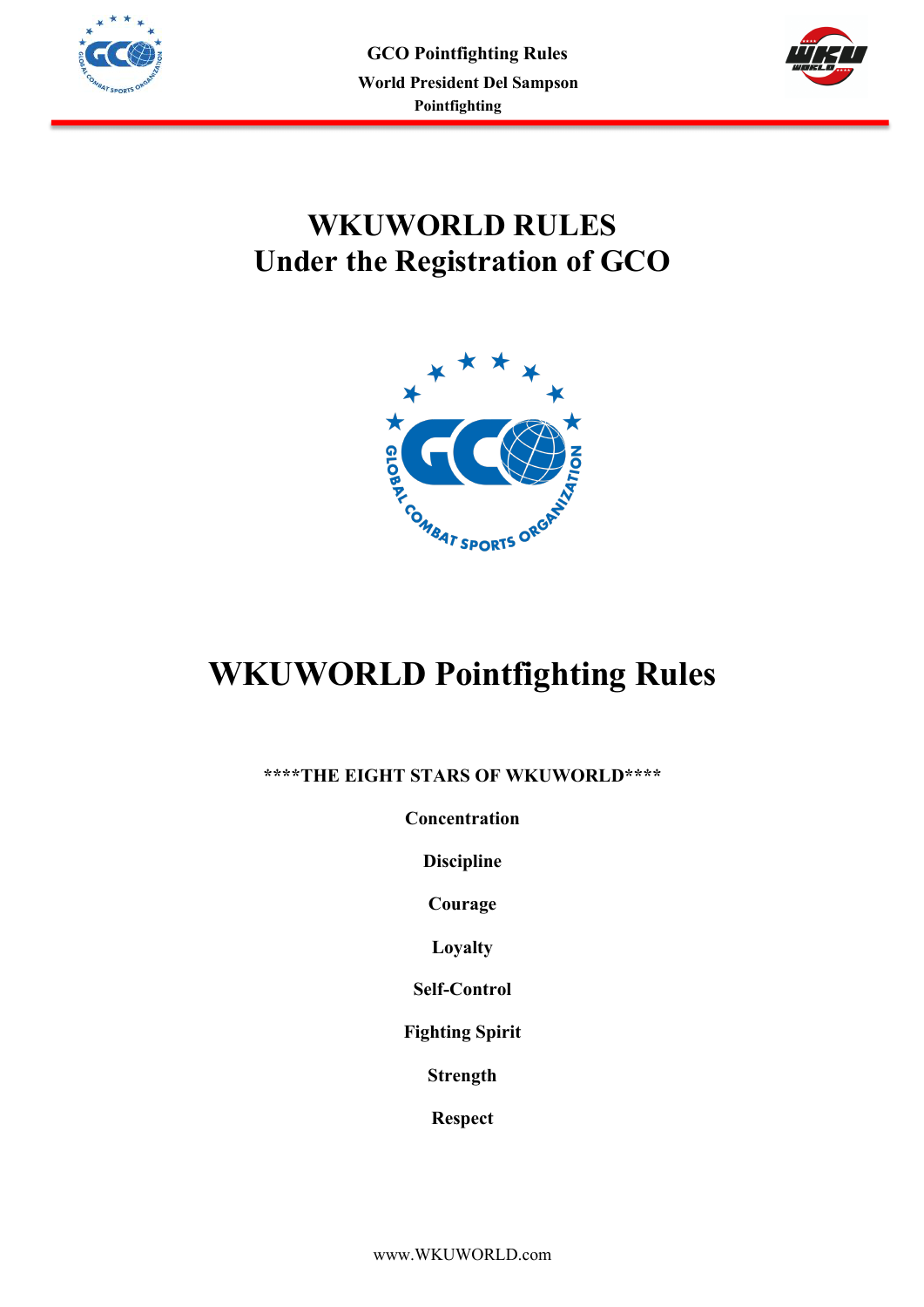



# Contents

| 1.  |      |  |
|-----|------|--|
|     |      |  |
|     |      |  |
|     |      |  |
|     |      |  |
|     |      |  |
|     |      |  |
|     |      |  |
|     |      |  |
|     |      |  |
|     |      |  |
|     |      |  |
|     |      |  |
|     |      |  |
|     |      |  |
|     |      |  |
|     |      |  |
| 11. |      |  |
|     |      |  |
|     | 11.2 |  |
|     |      |  |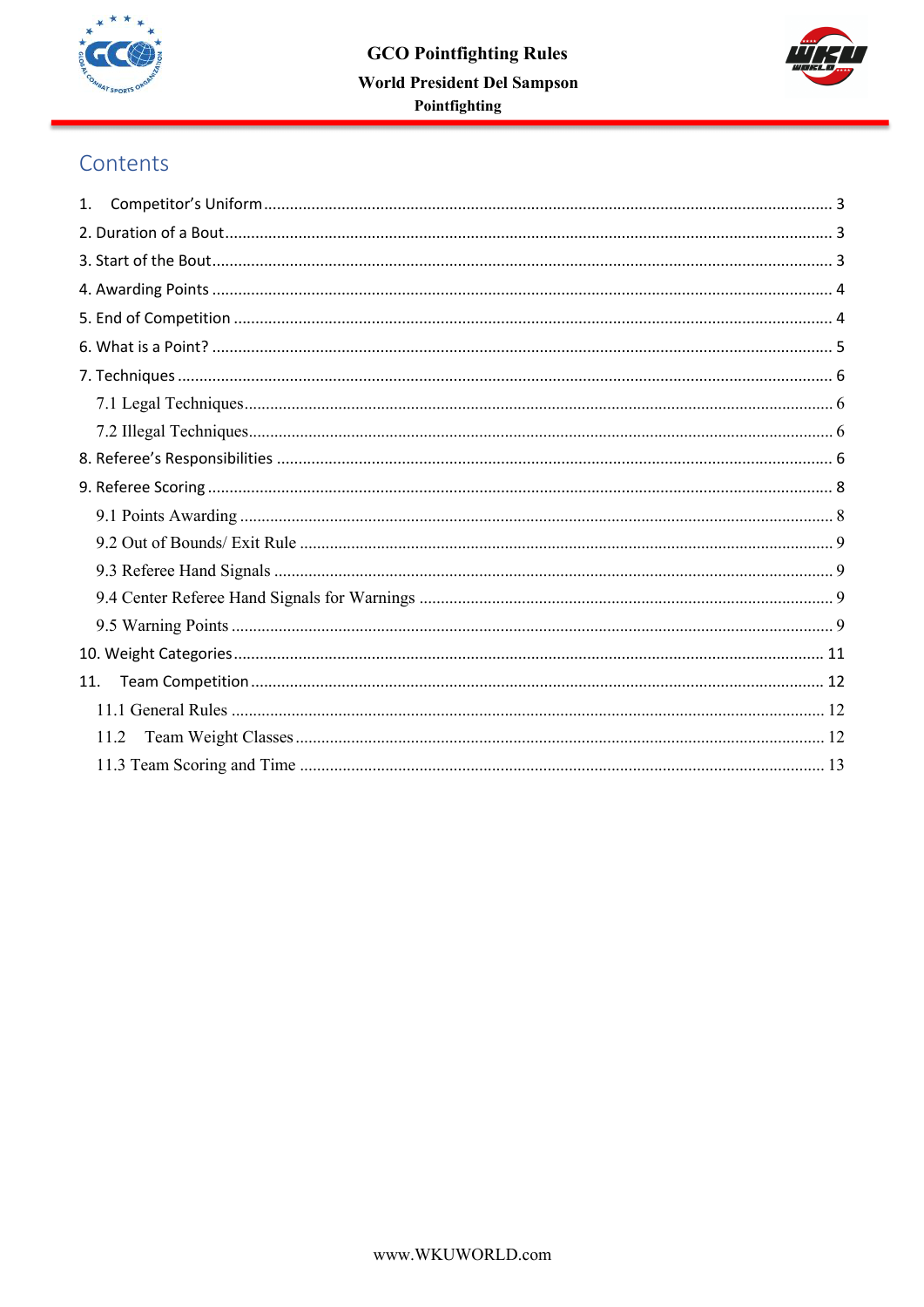



# 1.Competitor's Uniform

- ! The competitors must be wearing a clean and proper uniform
- The competitors' top must have sleeves covering at least to the mid area of the upper arm (optionally it can be reaching the elbow or down to the wrists)
- ! The Competitors' pants must extend to the feet; no zipper fasteners, pockets or buttons are allowed.
- ! Traditional uniforms are permitted
- " The waistline must always be visible, even if the Competitor chooses not to wear their belt; ideally due to different colour top and bottom. If the waistline is difficult to identify, the Centre Referee may instruct the corner to use a belt.
- In the absence of a belt, the uniform top needs to be tucked into the pants.
- **E** Competitors are not allowed to wear any metal objects that may cause injury to their opponent; piercing, chains, watches or earrings are not allowed.
- ! Badges of the respective club, associations or sponsor along with names, slogans are permitted if they do not offend public decency
- ! Headbands, hairnets, durags and scarves are optional
- **.** Long hair must be tied back with an elastic band. Hairgrips are not allowed.
- Finger- and toenails must be trimmed and clean.

# 2. Duration of a Bout

- Elimination rounds in all Divisions is one (1) round with two (2) minutes time limit
- Final rounds in all Divisions is two (2) rounds with two (2) minutes time limit for each round along with one (1) minute break between rounds
- If there is a tie score at the end of the Elimination or the Final match, there will be no break and the competition shall continue with one (1) minute round to break the tie
- If there is still a tie score after the extra one (1) minute round, there will be no break and the competitor that scores the first point is declared the winner

# 3. Start of the Bout

- The Center Referee shall stand in the center of the ring facing the score table
- Once the Competitors have been approved from the Corner Referees on their safety equipment the match is ready to begin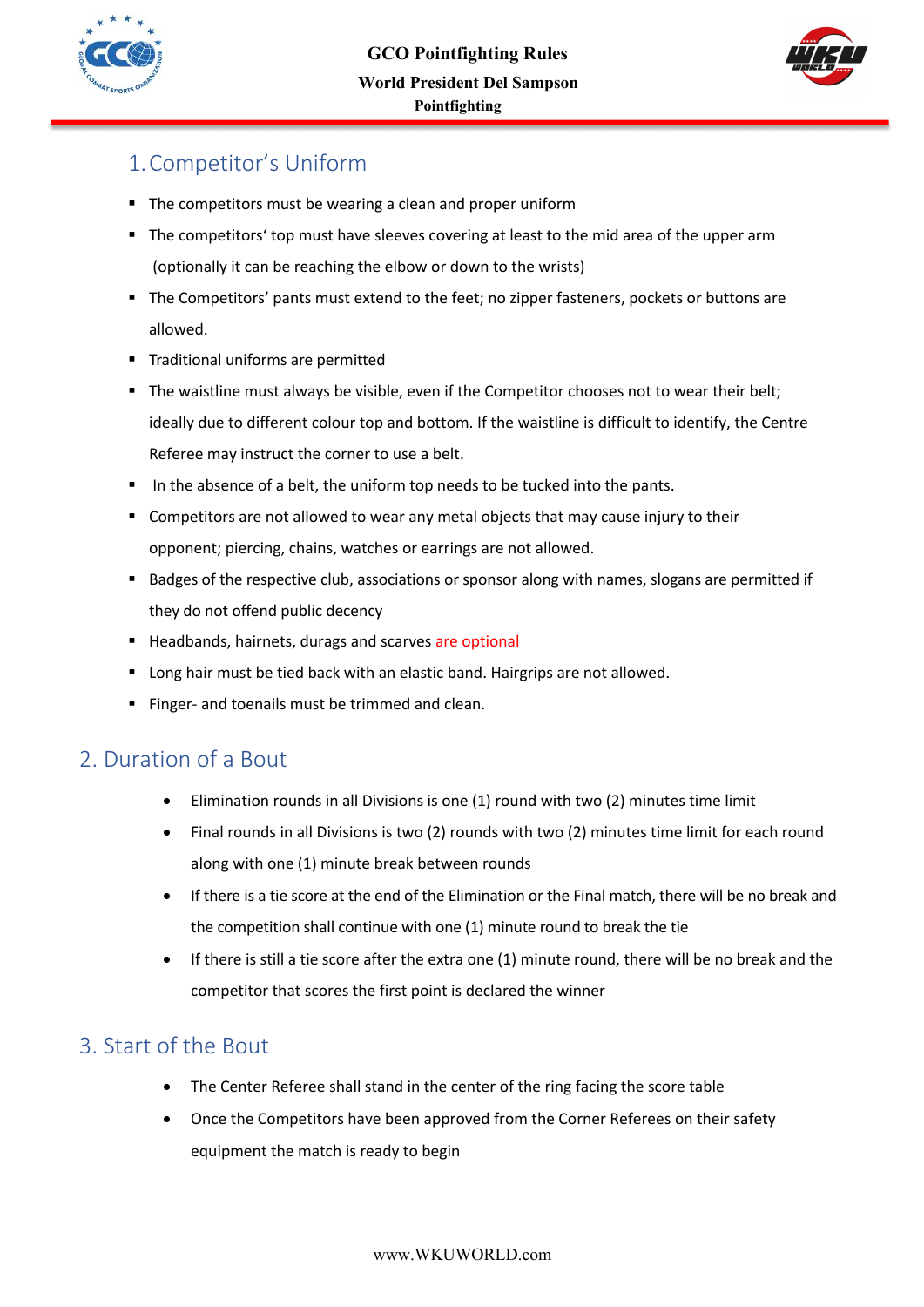



- The Center Referee shall check that the Coaches are seated, that the two umpires are in the neutral corners on opposite sites and that the Scorekeeper and Timekeeper are ready and in focus to start
- The Center Referee shall ask that the Competitors to touch gloves and then back up to their starting position
- During the bout both umpires are allowed to move in an L-shape opposite each other and around the fighting area to get the best possible view
- The Center Referee shall demand to start the time and immediately order the competitors to "Fight"
- The clock must continue to run throughout the match until the Center Referee requests from the Timekeeper to "Stop the Time". (In case the competitor needs to fix their gear or when a warning is being issued)
- The clock shall keep running even when the Center Referee asks the fighters to "stop" and is awarding points

## 4. Awarding Points

- $\cdot \cdot$  The Center Referee will refer to every fighter by Red or Blue when awarding points, giving warnings and announcing the winner of the match
- $\cdot \cdot$  The Center Referee shall ask the timekeeper to "stop" when he/she or the Referees at the corner see a point and raise their hand while the clock is running
- $\cdot$  All three (3) Referees must respond with a hand signal quickly when the Center Referee says "stop" during the competition. (see hand signals)
- $\cdot \cdot$  If there is a delay in the signals from any of the umpires at the corner, once the Center Referee says "stop" he/she has the power to call off or disregard the signal

# 5. End of Competition

- The match is over when the time has only when the Center Referee says "stop" or "time".
- ! The Timekeeper will also throw in the bean bag close to the Competitors' feet when the time expires
- " The Center Referee is entitled to award points or give warnings after the time has expired if the scoring or the violation happened before he/she has stopped the mach
- ! A difference of ten (10) points in the Eliminations ends the match (i.e. 0-10/ 2-12)
- ! The '10-points difference rule' does NOT apply in the Finals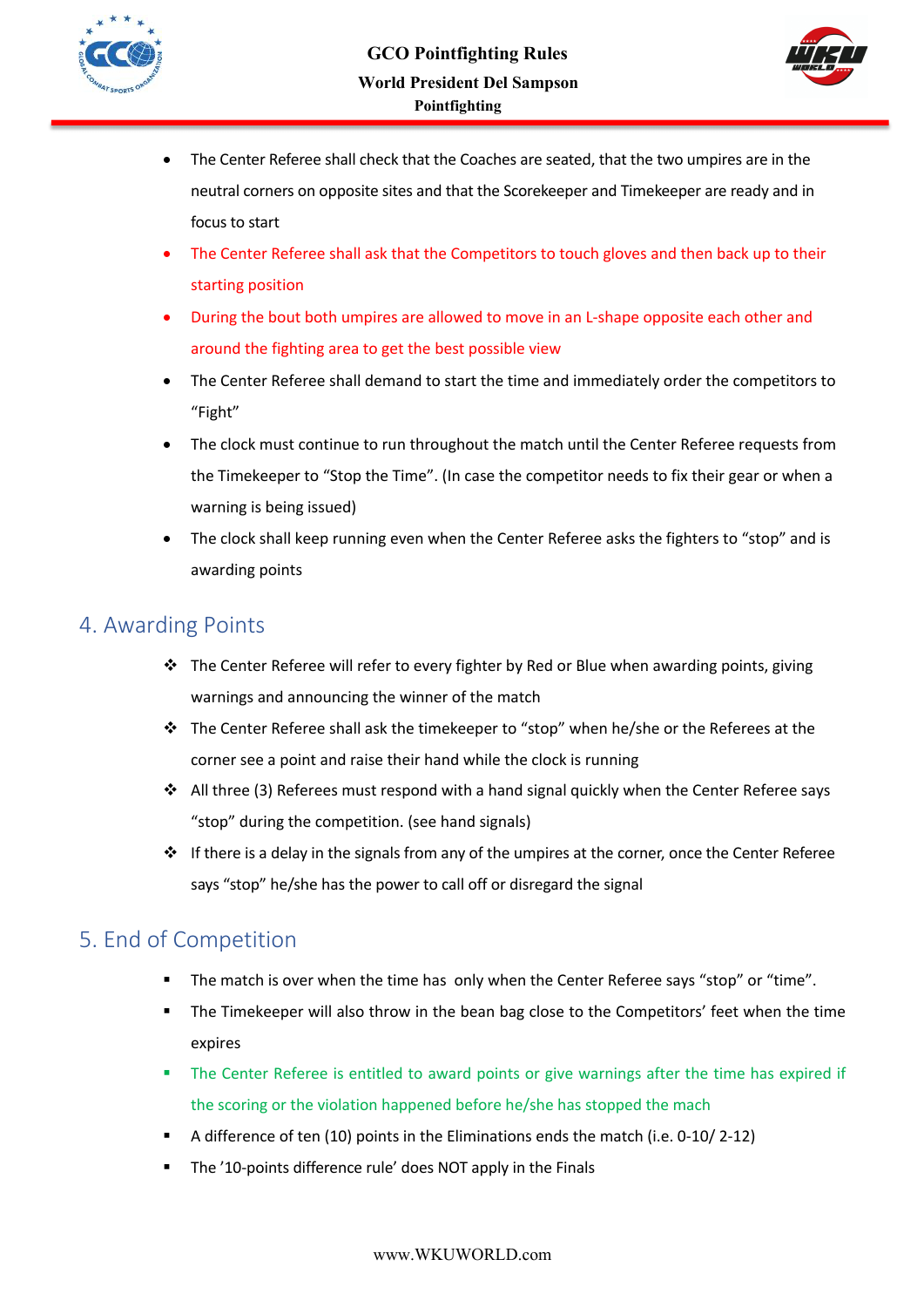



! When the match is over, the Center Referee will take the hand of each Competitor and raise the hand of the winner

### 6. What is a Point?

A point(s) is a Martial Art technique executed by a Competitor

- **"** dynamically
- with control & recoil
- with accuracy (targeting a legal area while having that area in clear vision)
- ! with the correct attacking tool A. Fist (Forefist/Front of Fist only)

B. Foot (Instep, Heel, Sole, Ball of Foot)

- ! Speed
- Balance (if a competitor is pushed he/she can still score if excecuting a correct technique while loosing balance)
- ! Appropriate Power according to the age and weight categories

#### **Scoring Area:**

- 1- Entire head and face (including the face guard)
- 2- Front and sides of the body above the waist
- 3- Sweeps below the calf.

Only light to moderate contact is allowed.

The Competitor may still score if the Referees feel they were thrown or pushed to the floor while executing the scoring technique.

- $\checkmark$  Any hand techniques scores as 1 point
- $\checkmark$  Foot Sweep scores as 1 point (a foot sweep or spinning sweep must be made in an upright position and make contact to their opponents' foot below the calf to the inside of the foot or heel to heel. The opponent is swept if his/her balance is broken and at least three (3) parts of his/her body touch the matts
- $\checkmark$  Kick to the body scores as 1 point
- $\checkmark$  Kick to the head scores as 2 points
- $\checkmark$  Jump kick to the body scores as 2 points
- $\checkmark$  Jump kick to the head scores as 3 points

A Competitor who falls to the floor can get scored on with a punch only to a legal target area within the three (3) seconds after they have fallen. If there is no exchange the Center Referee will call "stop" and have the opponent stand up and continue the match. While on the ground, a competitor is not allowed to kick upwards their opponent to avoid getting punched. Doing so will result in one (1) warning to the Competitor on the ground.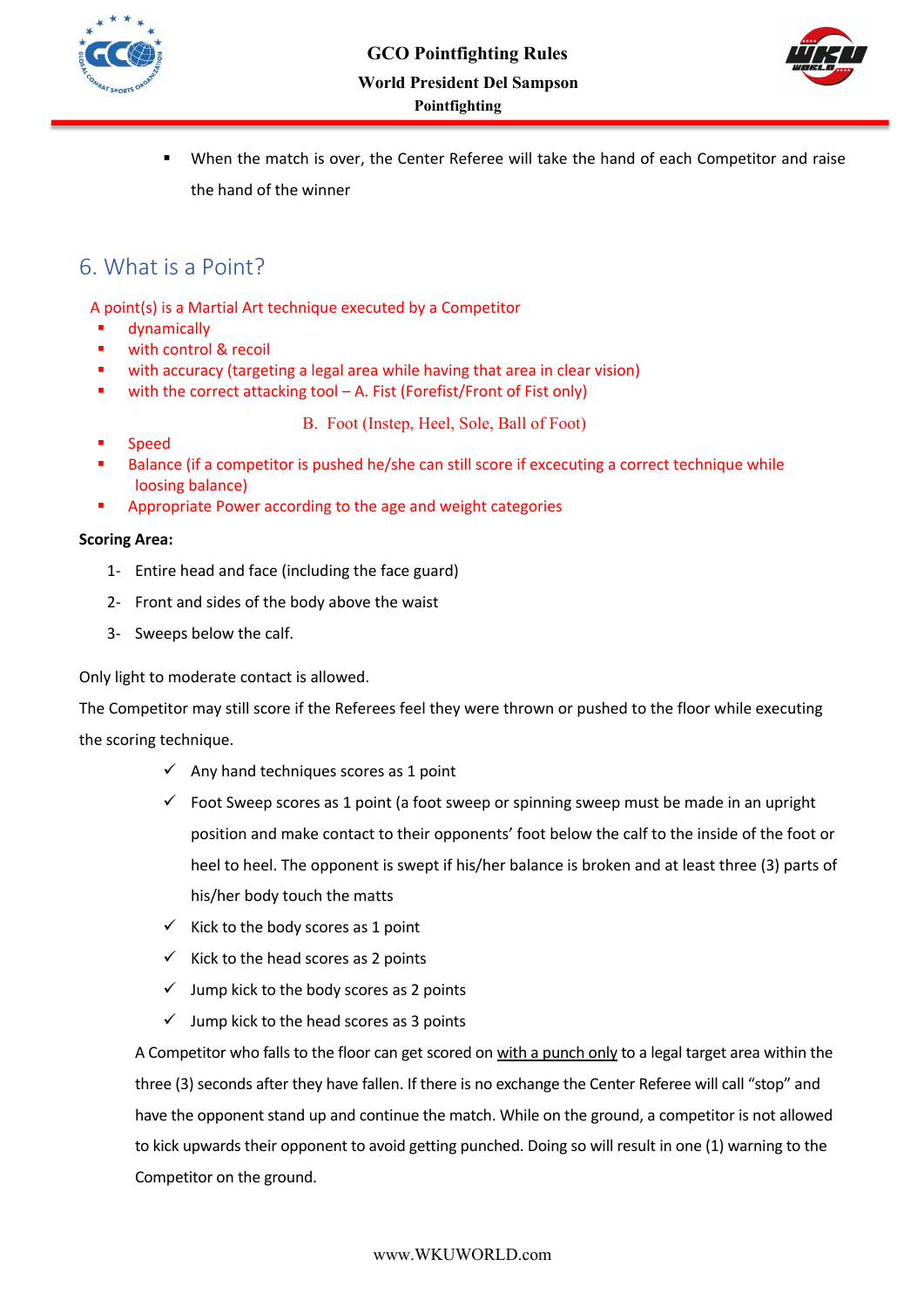



# 7. Techniques

### 7.1 Legal Techniques

 $\triangleright$  Jab, Cross/Reverse Punch, Ridge Hand, Back Fist, Front Kick, Side Kick, Spinning Back Kick, Roundhouse/Turning Kick, Hook Kick, Crescent Kick, Axe Kick, Sweep, Spinning Sweep and all previously listed kicks while jumping or spinning

#### 7.2 Illegal Techniques

Palm hand, spinning back fist, knife hand, elbow and knee strikes, throws, pushing with arms, low kicks, punches below the waist or at the back of the body, head butts, using thighs, scratching, biting, spitting, verbal attacks to the Referees or his/her opponent. UPPER CUT HOOK

 $\triangleright$  Hook, Upper Cut, Palm Hand, Spinning Back Fist, Knife Hand, Elbow and Knee Strikes, Throws, Pushing with arms or gloves, Low Kicks) and Punches below the waist and back of the body, Head Butts, using thighs, Scratching, Biting, Spitting, Verbal Abuse to the Referees or his/her opponent. Excessive Contact, Clinching, Aggressive Behavior, Running out of the ring, Strikes with Shins or Foot Sweeps above the calf.

# 8. Referee's Responsibilities

- $\triangleright$  The Center Referee should be the most experienced Referee at the matt (AT LEAST 3-BLUE STAR ACCREDITED) and is thoroughly versed on the rules and order of competition. He/she promotes the safety of the Competitors, enforces the rules and ensures fair play
- $\blacktriangleright$
- $\triangleright$  Every competition involves a Center Referee and two (2) Corner Referees at opposing corners
- $\triangleright$  All three (3) Referees must be constantly moving throughout the competition placing themselves in a good position to see contact from both competitors
- $\triangleright$  The Center Referee starts and stops the match, awards point, takes warning decisions, administrates the voting of the other Referees, communicates clearly with the scorekeeper and timekeeper, and announces the winner of each match
- $\triangleright$  Added Powers of the Center Referee:
- $\triangleright$  Match starts and ends only with his/her command (not the command of the timekeeper)
- $\triangleright$  Has final decision on any disputes on the score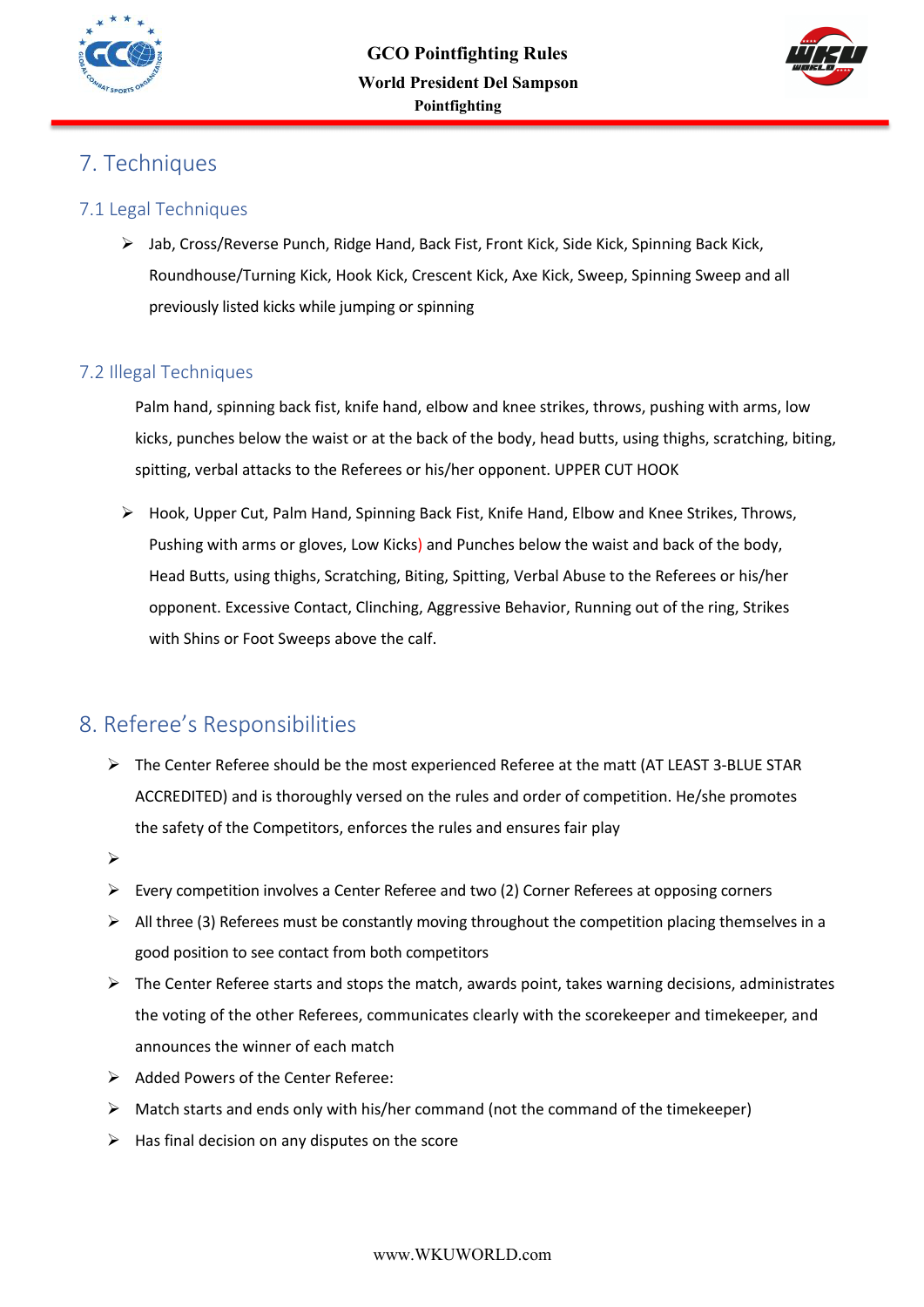



- $\triangleright$  Has the power to issue warnings and give penalty points without a majority decision to the Competitor or Coach
- $\triangleright$  Can automatically disqualify a Competitor who receives four (4) warning points
- $\triangleright$  Has the power to call time-outs; A Competitor can ask for a time-out (to fix safety gear or a possible injury) but it is the decision of the Center Referee to allow time out
- \$ The Corner Referees must stay **outside** of the competing area during the competition to give space for the Center Referee and Competitors
- $\triangleright$  The Center Referee should be the most experienced Referee in the area and is thoroughly versed in the rules and order of competition. He/she promotes the safety of the Competitors, enforces the rules and ensures fair play
- $\triangleright$  The Centre Referee is not to determine the seriousness of an injury the judgment of the injury will always lie with the doctor/ physician
- $\triangleright$  In the case of an injured competitor, the competitor him-/herself, the doctor or the coach can request the Centre Referee to stop the bout
- $\triangleright$  For reasons other than injuries, only the Center Referee and the supervisor can stop the bout
- $\triangleright$  The disqualification of a Competitor is determined only by a majority vote of the three (3) Referees
- $\triangleright$  Once the Center Referee calls for a Competitor and he/she is not at the ringside and ready to compete, the four (4) minute rule applies
- $\triangleright$  Once the Center Referee calls for a Competitor that is not ready or is missing or not having the proper equipment, the four (4) minutes rule applies.

#### **The four-minute rule shall be applied as per the following:**

- $\triangleright$  also After the first minute, the competitor receives the first warning
- $\triangleright$  After the second minute, the competitor receives a second warning
- $\triangleright$  After the third minute, the competitor receives a minus point
- $\triangleright$  After the fourth minute, the competitor shall be disqualified
- $\triangleright$  In the event of a strike that dazes an opponent, the Center Referee must stop the time and then ask the Corner Referees about what they saw in order to decide if the strike was an illegal technique or an accident. An "illegal technique" results in a warning to the offender whereas an "accident" results in no warning issued
- $\triangleright$  If a Competitor is injured and the match is over because of the injury from the offender, the injured Competitor is declared the winner. In the case of an accident, the Competitor with the highest number of points is declared the winner. If the score is a draw, the uninjured Competitor is declared the winner.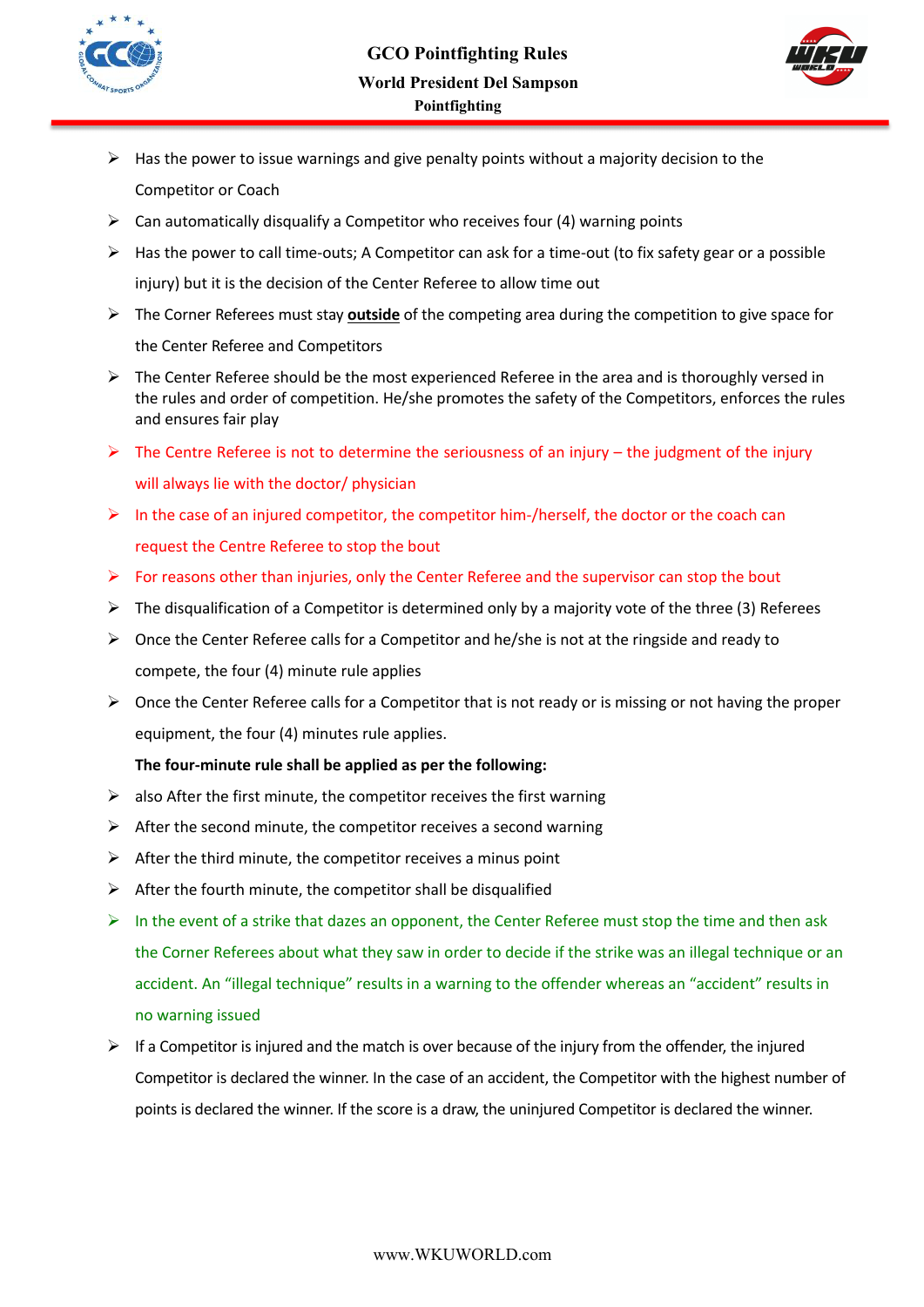



- $\triangleright$  If a Competitor is out of condition they will receive a warning, at a second time the Center Referee shall stop the clock and consult the other two referees. The Centre referee then has the option to stop the competition with an RSC (Referee Stopping Contest)
- $\triangleright$  N.B.: This rule also applies for continuing crying in the KIDS Sections
- $\triangleright$  If a Competitor voluntarily steps out of bounds or is refusing to engage in the fight the Center referee will issue a warning.
- $\triangleright$  If a competitor is trying to avoid fighting towards the last seconds of the bout the Centre Referee has the option to add ten (10) seconds to the fight. This is separate from other violations
- $\triangleright$  The umpires or the Centre Referee must check the Competitors' safety equipment from head to toe
- $\triangleright$  Competitors who don't allow the referee to check their equipment, will be disqualified
- $\triangleright$  The wearing of breast and groin protection will be checked verbally
- $\triangleright$  If an injury occurs and it is discovered that the competitor was not wearing the correct safety equipment, he/she will be disqualified

## 9. Referee Scoring

#### 9.1 Points Awarding

- Points are awarded by the majority votes of all three (3)Referees. (at least two (2) Referees must show a score)
- It the majority of the referees show a score for the same competitor but do not agree on the same technique being scored, the Center Referee will award the lower score:

**Example A:** If the Blue fighter receives (2) two points from a Referee and (1) one point from another Referee he will score (1) one point.

**Example B:** If the Blue fighter receives (3) three points from a Referee and (2) two points from another Referee he will score (2) two points.

**Example C:** If the Blue fighter receives (3) three points from a Referee and (2) two points from the second Referee and (1) one point from the third Referee he will score (2) two points N.B.: If the referees see totally different techniques NO Point (0) will be awarded! (i.e. one Referee declares a kick and another a punch)

- If both Competitors clash and score at the same time, they will both receive their scored points.
- A Competitor cannot receive a warning and still score a point on the same call. A warning overrules a point (s).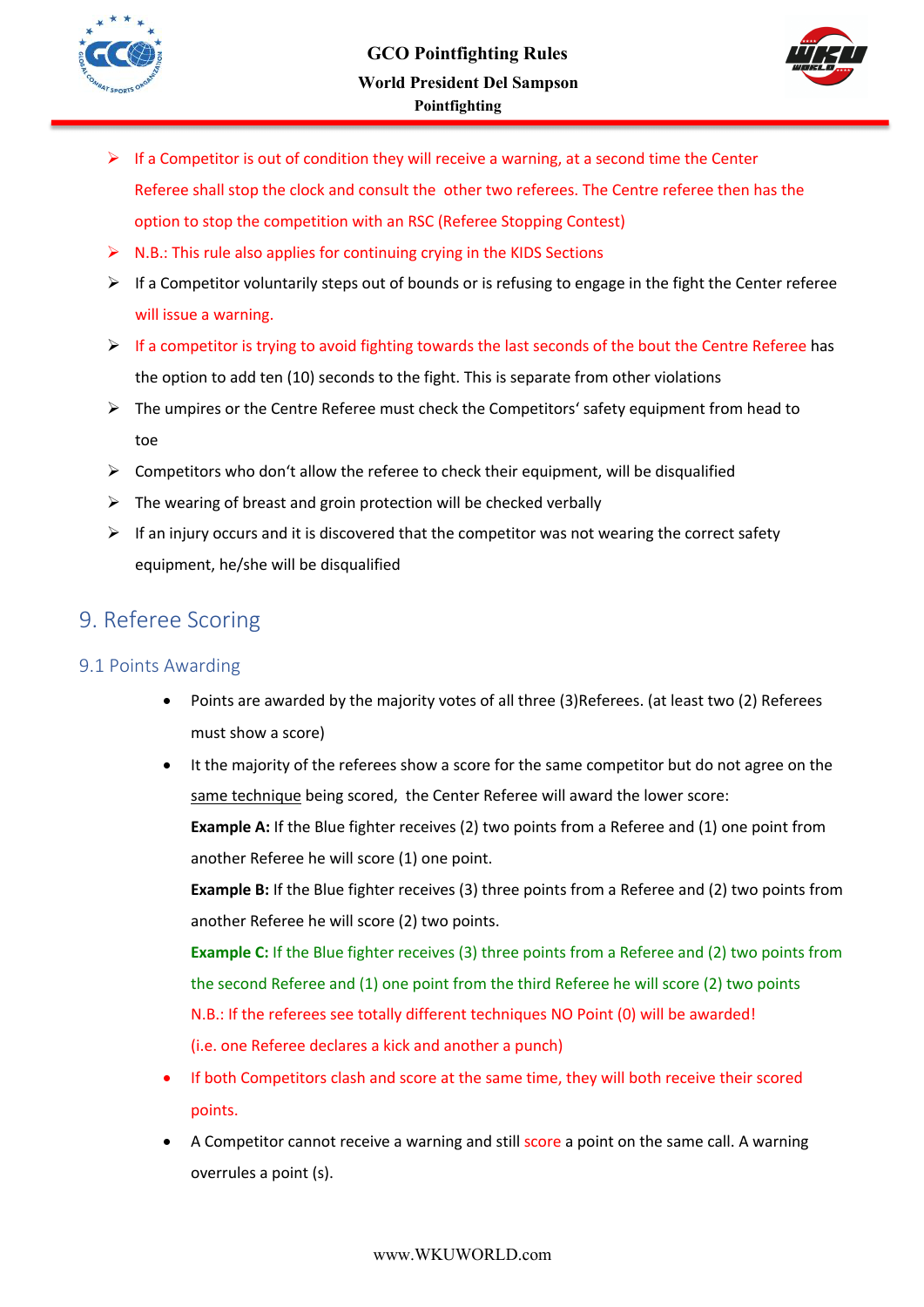



- A Competitor can receive a point for a proper technique and another point from a warning issued to his/her opponent (extra point if no point can be deducted as offender has 0 points)
- Referees are allowed to show point(s) on one hand and warning on the other hand to the offending fighter.

**Example:** A referee can give the red fighter one point for a punch and the blue fighter a warning for excessive or late contact.

#### 9.2 Out of Bounds/ Exit Rule

- Out of bounds is when the entire foot is outside of the competition area
- The attacking competitor can score if the defender is out of bound if he/she scores prior to the Center Referee calling "stop"

#### 9.3 Referee Hand Signals

- Yes, I saw the points  $\rightarrow$  Raise the hand and show the number of points
- $\blacksquare$  No, did not see contact made  $\rightarrow$  Both hands crossed in front of the face
- **No score**  $\rightarrow$  **Both hands crossed in front of the legs**
- **A** Competitor stepped out of bound  $\rightarrow$  Point to the area line and swings the arm
- Both Competitors scored (clash)  $\rightarrow$  Raise both hands and show all points
- **III** IIIegal techniques  $\rightarrow$  Raise the arm and circle the hand

#### 9.4 Center Referee Hand Signals for Warnings

- " The Center Referee must tell the Timekeeper to "stop the time" to inform the offending Competitor why they are being warned. Then, the Referee will show him/her by the warning hand signal and then whip their finger and say "no".
- **•** Contact too strong  $\rightarrow$  Punch the palm
- **EXECUTE:** Striking in an illegal area  $\rightarrow$  Show the illegal area
- **E** Blind scoring  $\rightarrow$  Turn the body and strike a punch or kick
- **E** Holding or Grabbing  $\rightarrow$  Hold your own arm and pull
- **Turning the body or run away**  $\rightarrow$  **similar**
- Speaking during the fight  $\rightarrow$  fingers and thumb open and close

#### 9.5 Warning Points

! All violations to the rules, depending on how serious they are, may result in a warning or disqualification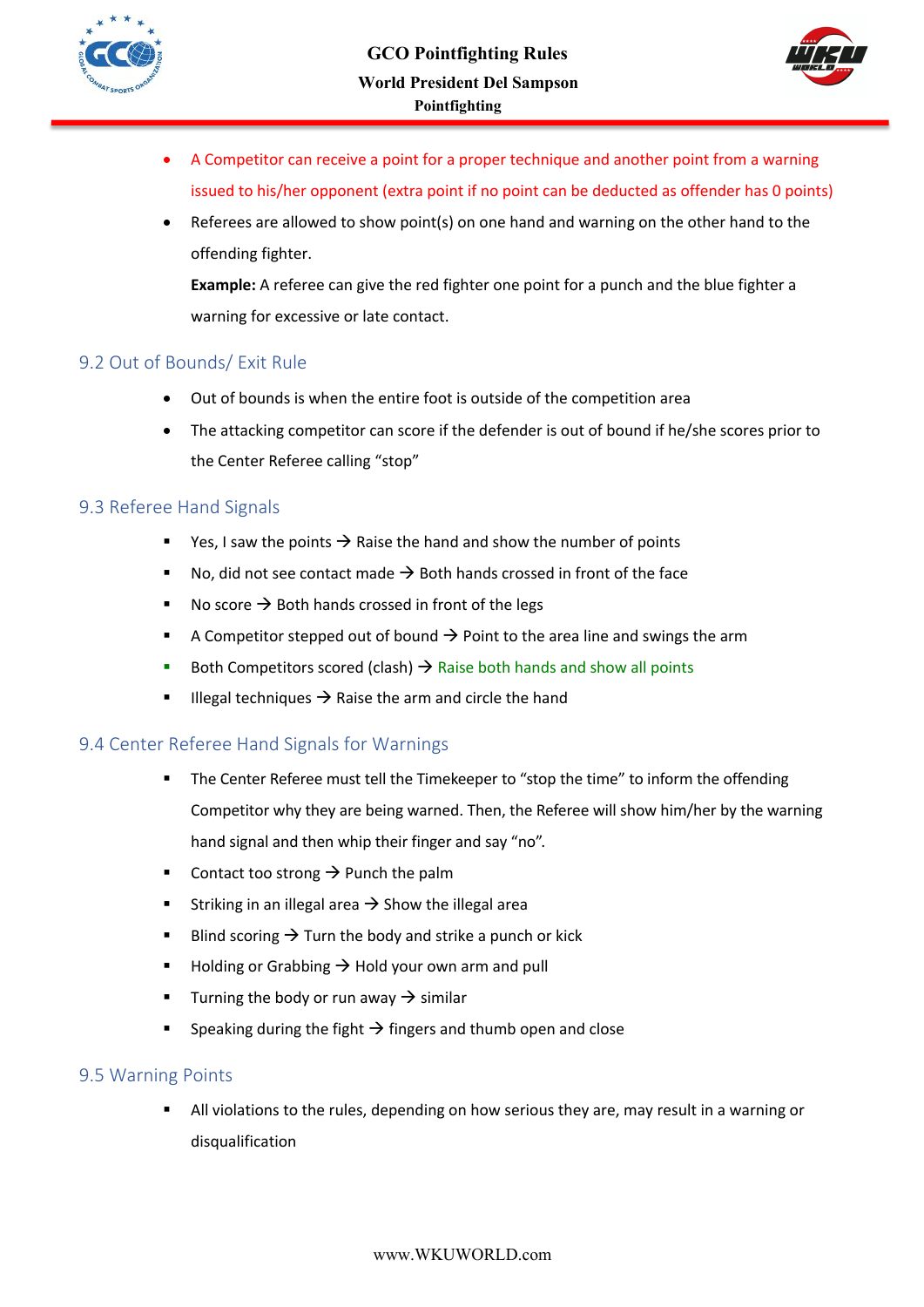



- ! Warnings from unsportsmanlike coaches, improper safety equipment, illegal techniques, stepping out of bound, etc. are all accumulative to the Competitor.
- ! Warnings will be carried on during the entire match
- **.** Only in Team Competition, the warnings do not carry over to the next match
- ! *If the Center Referee deemed that the first rule's violation is too severe, a warning point shall be issued immediately, and the first warning will be forfeited. (Always falling, punching extremely late or excessive contact). DEL / Kasey*
- ! Only one warning is allowed for breaking the rules before a warning point is deducted.
- ! After the first warning is given, a warning point is deducted for every rule's violation
- ! If a Competitor receives four (4) warnings (three minus points) in one match, he/she will be disqualified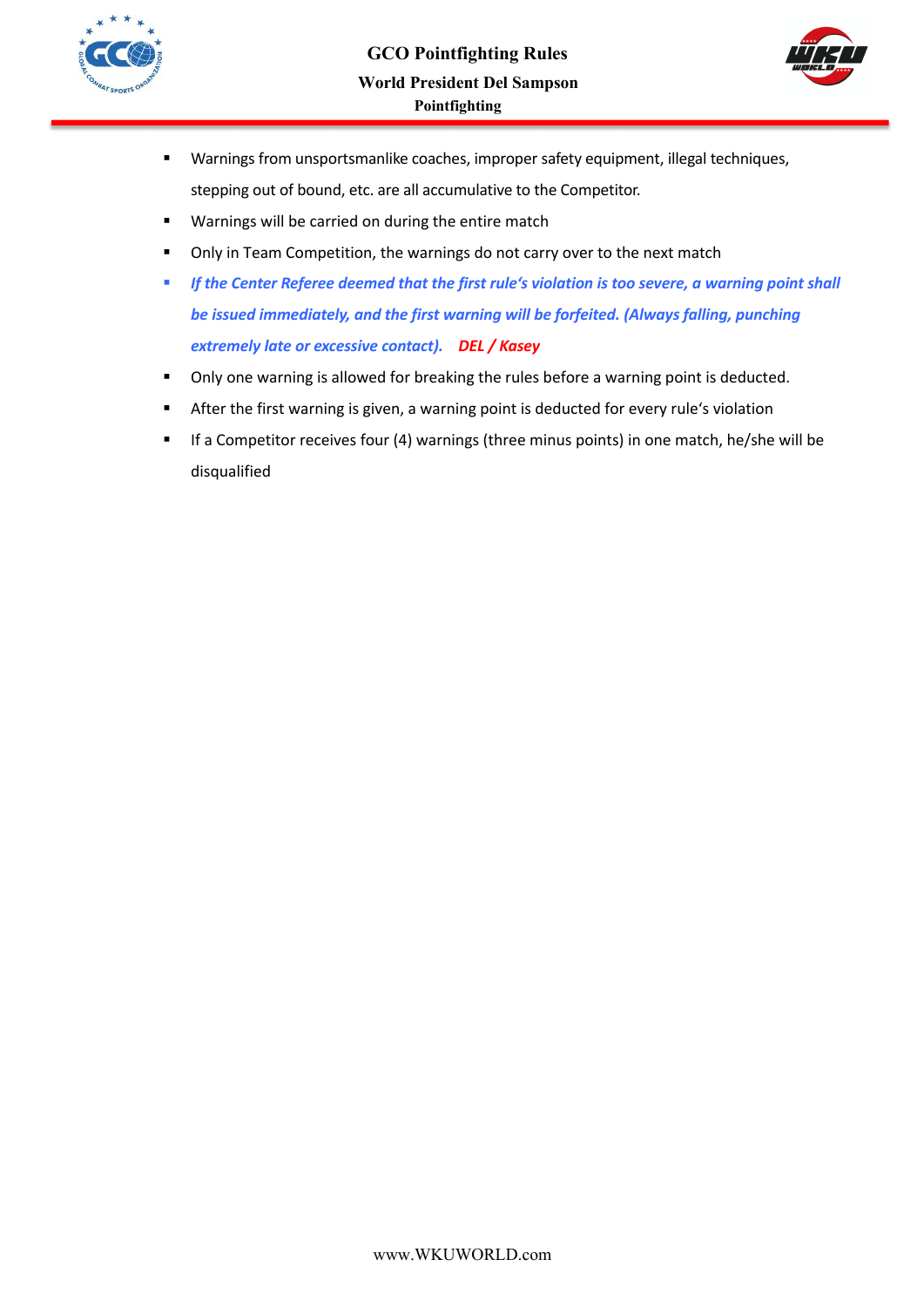



# 10. Weight Categories

| <b>Kids</b><br>Female<br>8-12 yrs | <b>Kids</b><br><b>Male</b><br>8-12 yrs | <b>Teens</b><br>Female<br>13-14 yrs | <b>Teens</b><br><b>Male</b><br>13-14 yrs |
|-----------------------------------|----------------------------------------|-------------------------------------|------------------------------------------|
| 25Kg                              | $-25$ Kg                               | $-45$ Kg                            | $-45$ Kg                                 |
| 30 <sub>Kg</sub>                  | $-30$ Kg                               | $-50$ Kg                            | $-50$ Kg                                 |
| 35Kg                              | $-35Kg$                                | $-55$ Kg                            | $-55$ Kg                                 |
| 40 <sub>Kg</sub>                  | $-40$ Kg                               | $-60$ Kg                            | $-60$ Kg                                 |
| 45Kg                              | $-45$ Kg                               | $+60$ Kg                            | $-65$ Kg                                 |
| 50Kg                              | $-50$ Kg                               |                                     | $+65$ Kg                                 |
| $+50$ Kg                          | $+50$ Kg                               |                                     |                                          |

| <b>Juniors</b><br>Female<br>15-17 yrs | <b>Juniors</b><br><b>Male</b><br>15-17 yrs | <b>Adults</b><br>Female<br>18-34 yrs | <b>Adults</b><br><b>Male</b><br>18-34 yrs |
|---------------------------------------|--------------------------------------------|--------------------------------------|-------------------------------------------|
| $-50$ Kg                              | $-55$ Kg                                   | $-50$ Kg                             | $-60$ Kg                                  |
| $-55$ Kg                              | $-60$ Kg                                   | $-55$ Kg                             | $-65$ Kg                                  |
| $-60$ Kg                              | $-65$ Kg                                   | $-60$ Kg                             | $-70$ Kg                                  |
| $-65$ Kg                              | $-70$ Kg                                   | $-65$ Kg                             | $-75$ Kg                                  |
| $+65$ Kg                              | $-75$ Kg                                   | $-70$ Kg                             | $-80$ Kg                                  |
|                                       | $+75$ Kg                                   | $+70$ Kg                             | $-85$ Kg                                  |
|                                       |                                            |                                      | $-90$ Kg                                  |
|                                       |                                            |                                      | $+90kg$                                   |
|                                       |                                            |                                      |                                           |

| <b>Veterans</b><br>Female<br>35-44 yrs | Veteran<br><b>Male</b><br>35-44 yrs | <b>Executives</b><br>Female<br>45-54 yrs | <b>Executives</b><br><b>Male</b><br>45-54 yrs | <b>Seniors</b><br>Female<br>$55+yrs$ | <b>Seniors</b><br><b>Male</b><br>$55+yrs$ |
|----------------------------------------|-------------------------------------|------------------------------------------|-----------------------------------------------|--------------------------------------|-------------------------------------------|
| $-65$ Kg                               | $-75$ Kg                            | $-70$ Kg                                 | $-75$ Kg                                      | Open                                 | $-80$ Kg                                  |
| $-70$ Kg                               | $-85$ Kg                            | $+70$ Kg                                 | $-85$ Kg                                      |                                      | $+80$ Kg                                  |
| $+70$ Kg                               | $+85$ Kg                            |                                          | $+85$ Kg                                      |                                      |                                           |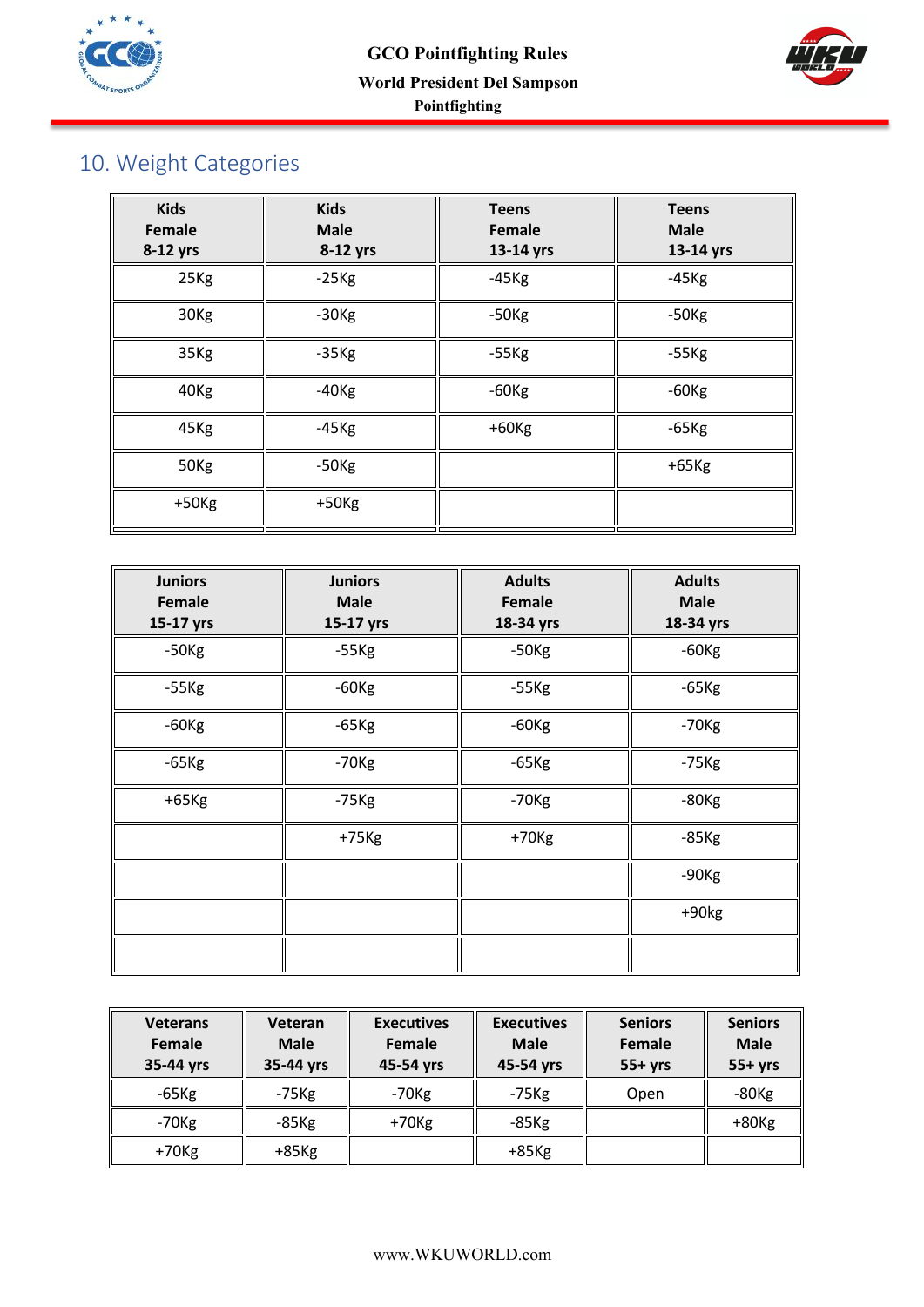



# 11. Team Competition

### 11.1 General Rules

- Female Teams (Kids/Teens/Juniors/Adults) consist of three (3) competitors
- Male Teams (Juniors/Adults) consist of five (5+1) competitors
- N.B. Kids & Teens Teams MALE only consist of three (3) competitors
- Each Team (with the exception of kids teams) can nominate one (+1) substitute. The substitute fighter can only be used in the case of an injured team member.
- The Centre Referee will toss a coin between the two coaches of the respective teams. The winning coach can choose to send the first fighter or opt to have the opposing team to nominate their first fighter.
- The consecutive fighters will be sent out on alternate turns thereafter.
- After the first match, the Team Coaches must take turns sending out their next Competitors

| <b>Kids Female</b>           | -25Kg or -30kg       | $-35$ Kg or $-40$ kg | -45 or -50Kg |  |
|------------------------------|----------------------|----------------------|--------------|--|
| <b>Kids Male</b>             | $-30$ Kg or $-35$ kg | $-40$ Kg or $-45$ kg | $-50$ Kg     |  |
| <b>Teens Female</b>          | -45Kg or -50Kg       | $-55$ Kg or $-60$ Kg | $+60$ Kg     |  |
| <b>Teens Male</b>            | -50Kg or -55Kg       | $-60$ Kg or $-65$ Kg | $+65$ Kg     |  |
| <b>Junior</b><br>Female/Male | Open Weights         |                      |              |  |
| <b>Adult</b><br>Female/Male  | Open Weights         |                      |              |  |

### 11.2 Team Weight Classes

! N.B.: Team Coaches do not have to follow a specific order when sending out the Kids and Teen competitors but the responding coach needs to match the same weight.